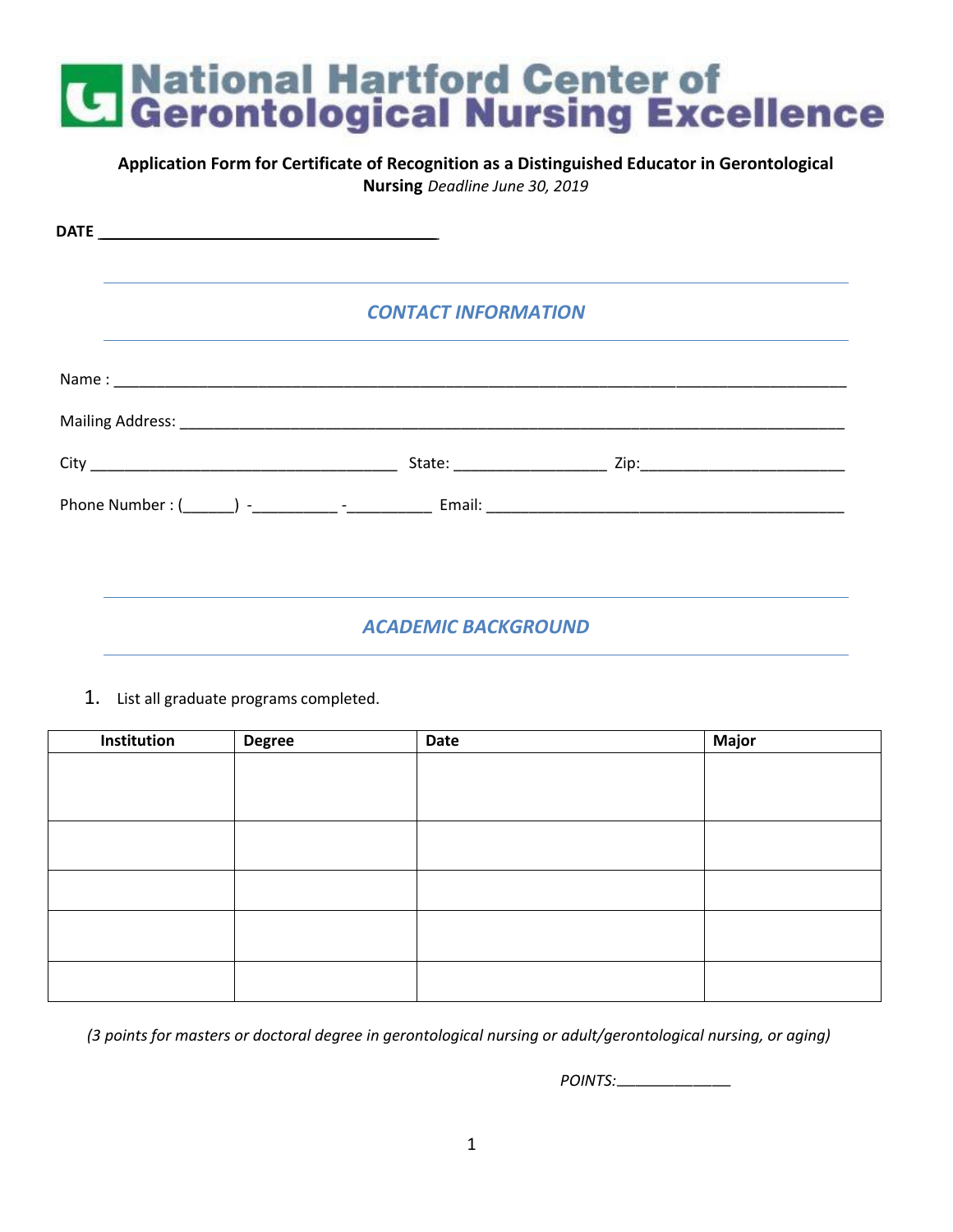#### *POST-BACCALAUREATE PROFESSIONAL DEVELOPMENT*

2. List post-baccalaureate professional development programs completed to develop gerontological nursing or gerontological nursing education expertise (e.g., workshops, continuing education programs, short courses).

| Program | Sponsor | City/State | Month/Year | <b>Contact</b><br><b>Hours</b> |
|---------|---------|------------|------------|--------------------------------|
|         |         |            |            |                                |
|         |         |            |            |                                |
|         |         |            |            |                                |
|         |         |            |            |                                |

(*1 point for each, 3 points maximum; credit only given if applicant does not have a masters or doctoral degree with a focus in gerontological or adult/gerontological nursing)*

*POINTS: \_\_\_\_\_\_\_\_\_*

#### *CERTIFICATION*

3. Current national certification as a gerontological nurse or in advanced practitioner in gerontological nursing (nurse practitioner/clinical nurse specialist) or adult/gerontological nursing: (ANCC or AANP)

| <b>Certification</b> | Organization | <b>Inclusive Dates</b> |
|----------------------|--------------|------------------------|
|                      |              |                        |
|                      |              |                        |
|                      |              |                        |
|                      |              |                        |
|                      |              |                        |
|                      |              |                        |
|                      |              |                        |
|                      |              |                        |

*(3 points for initial certification, 3 points maximum) POINTS: \_\_\_\_\_\_\_\_\_*

*(1 point for recertification in past 5 years, 1 point maximum) POINTS: \_\_\_\_\_\_\_\_\_*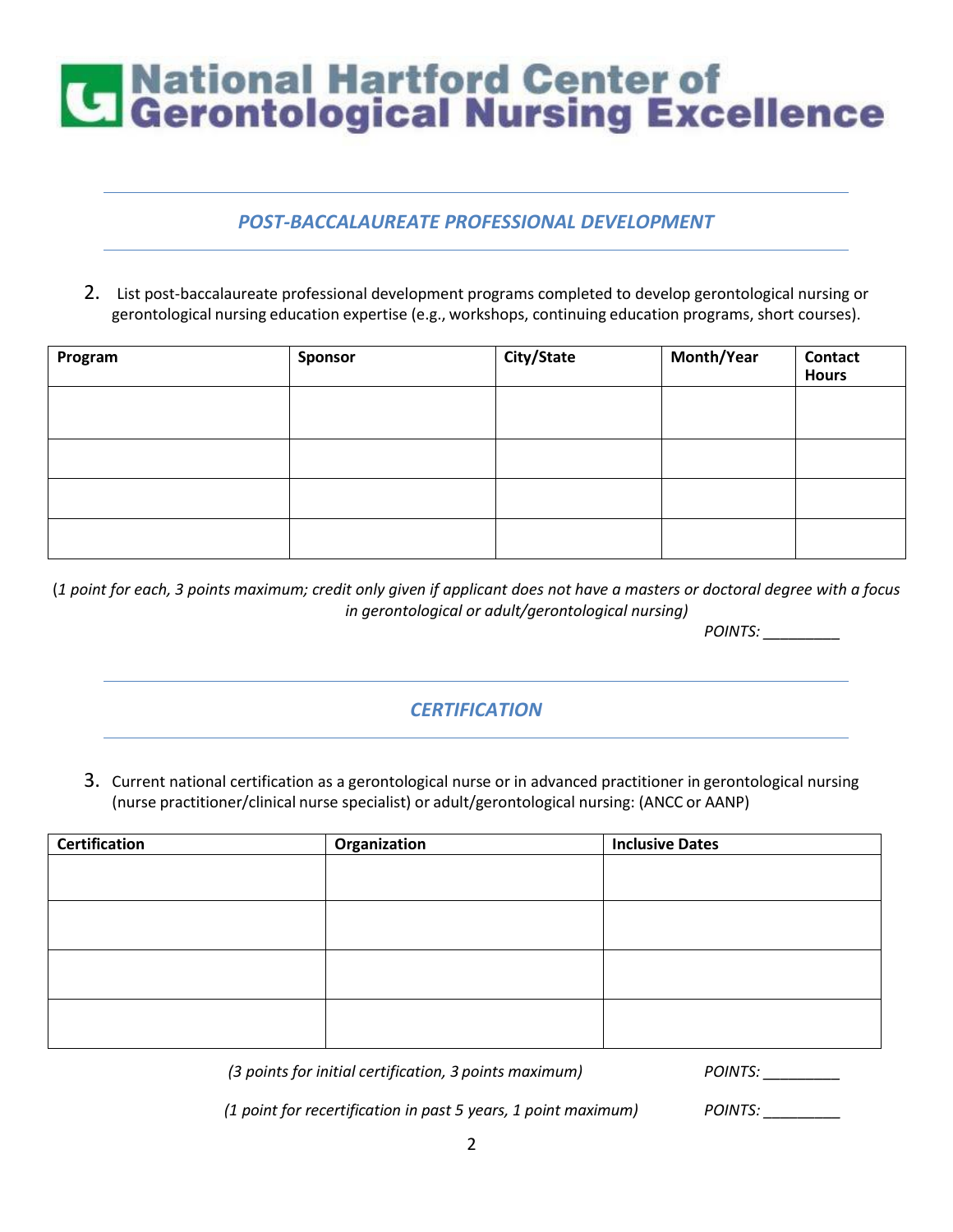#### *PRACTICE EXPERIENCE IN GERONTOLOGICAL NURSING*

4. List practice positions or other practice activities working with older adults over past 5years.

| <b>Position/Role</b> | Organization | City/State | <b>Inclusive Dates</b> |
|----------------------|--------------|------------|------------------------|
|                      |              |            |                        |
|                      |              |            |                        |
|                      |              |            |                        |
|                      |              |            |                        |
|                      |              |            |                        |

*(1 point for each, 3 points maximum) POINTS: \_\_\_\_\_\_\_\_\_*

5. List participation in the development of any collaborative practice models for care of olderadults.

| <b>Description</b> | Organization | City/State | Month/Year | Role |
|--------------------|--------------|------------|------------|------|
|                    |              |            |            |      |
|                    |              |            |            |      |
|                    |              |            |            |      |
|                    |              |            |            |      |
|                    |              |            |            |      |
|                    |              |            |            |      |
|                    |              |            |            |      |
|                    |              |            |            |      |
|                    |              |            |            |      |

*(1 point for each, 2 points maximum) POINTS: \_*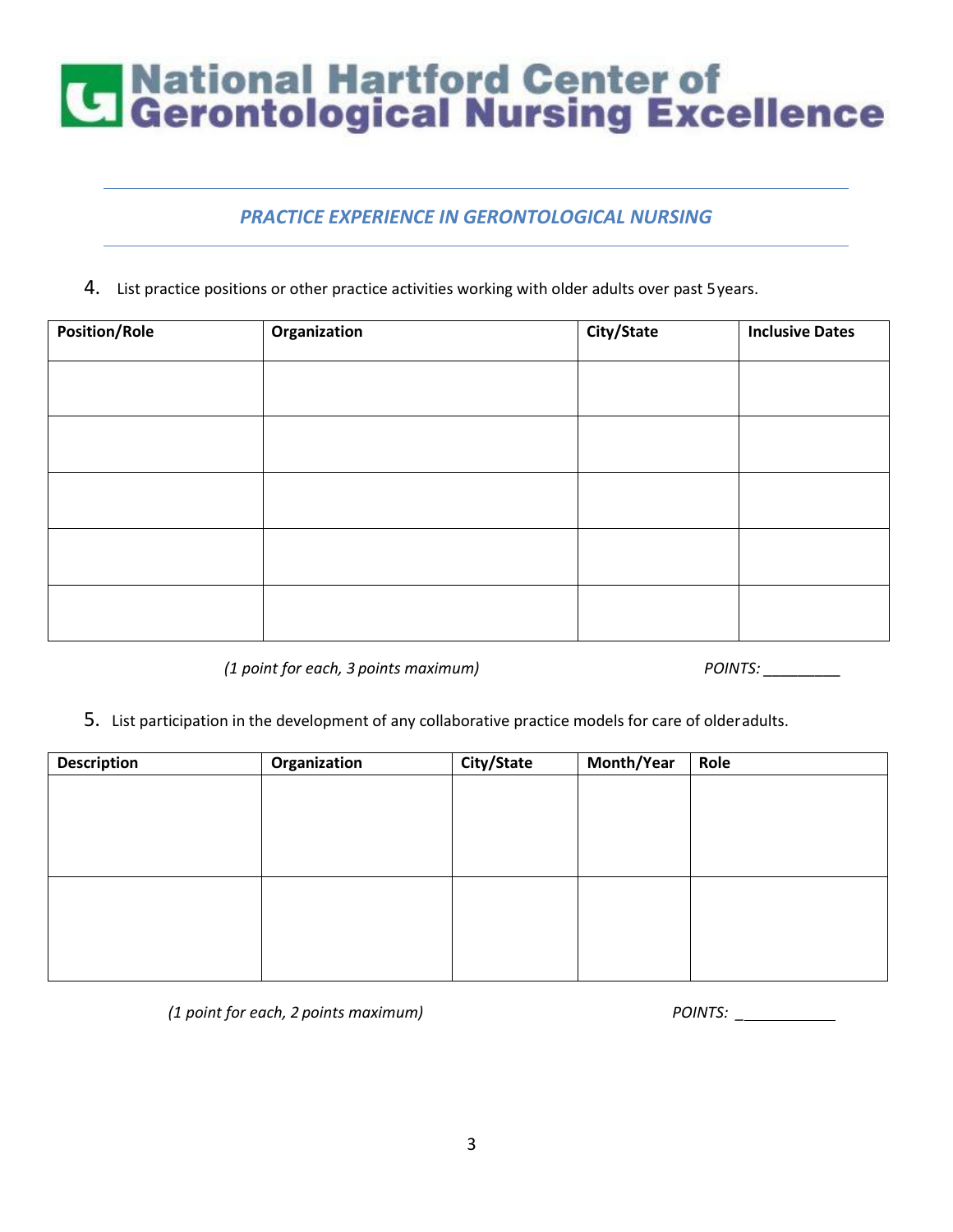### **Confidence Institute Section**<br>Confident Controllering Excellence

#### *TEACHING EXPERIENCE IN GERONTOLOGICAL NURSING*

6. Years in nursing education \_\_\_\_\_\_\_\_\_

Level of nursing education program(s) in which you have taught. (Check all that apply)

- □ Licensed Practical Nursing
- □ Associate Degree Nursing
- □ Baccalaureate Degree Nursing
- □ Master's Degree Nursing
- □ Doctor of Nursing Practice Degree
- □ PhD in Nursing
- □ Postdoctoral Training
- □ Staff Education

#### 7. Years in gerontological nursing education Level of nursing education program(s) in which you have taught gerontological nursing education content/courses. (Check all that apply)

- □ Licensed Practical Nursing
- □ Associate Degree Nursing
- □ Baccalaureate Degree Nursing
- □ Master's Degree Nursing
- □ Doctor of Nursing Practice Degree
- □ PhD In Nursing
- □ Postdoctoral Training
- □ Staff Education
- 8. Years in interprofessional geriatric education \_\_\_\_\_\_\_\_\_\_\_\_\_\_\_\_\_\_\_\_\_\_\_\_\_\_\_\_\_\_

#### 9. List any administration or coordination positions held in gerontological nursing or aging-related studies.

| <b>Position</b> | Organization | <b>Inclusive Dates</b> |
|-----------------|--------------|------------------------|
|                 |              |                        |
|                 |              |                        |
|                 |              |                        |
|                 |              |                        |
|                 |              |                        |
|                 |              |                        |
|                 |              |                        |
|                 |              |                        |
|                 |              |                        |
|                 |              |                        |

*(1 point for each, 3 points maximum) POINTS: \_ \_\_\_\_\_\_\_\_\_\_*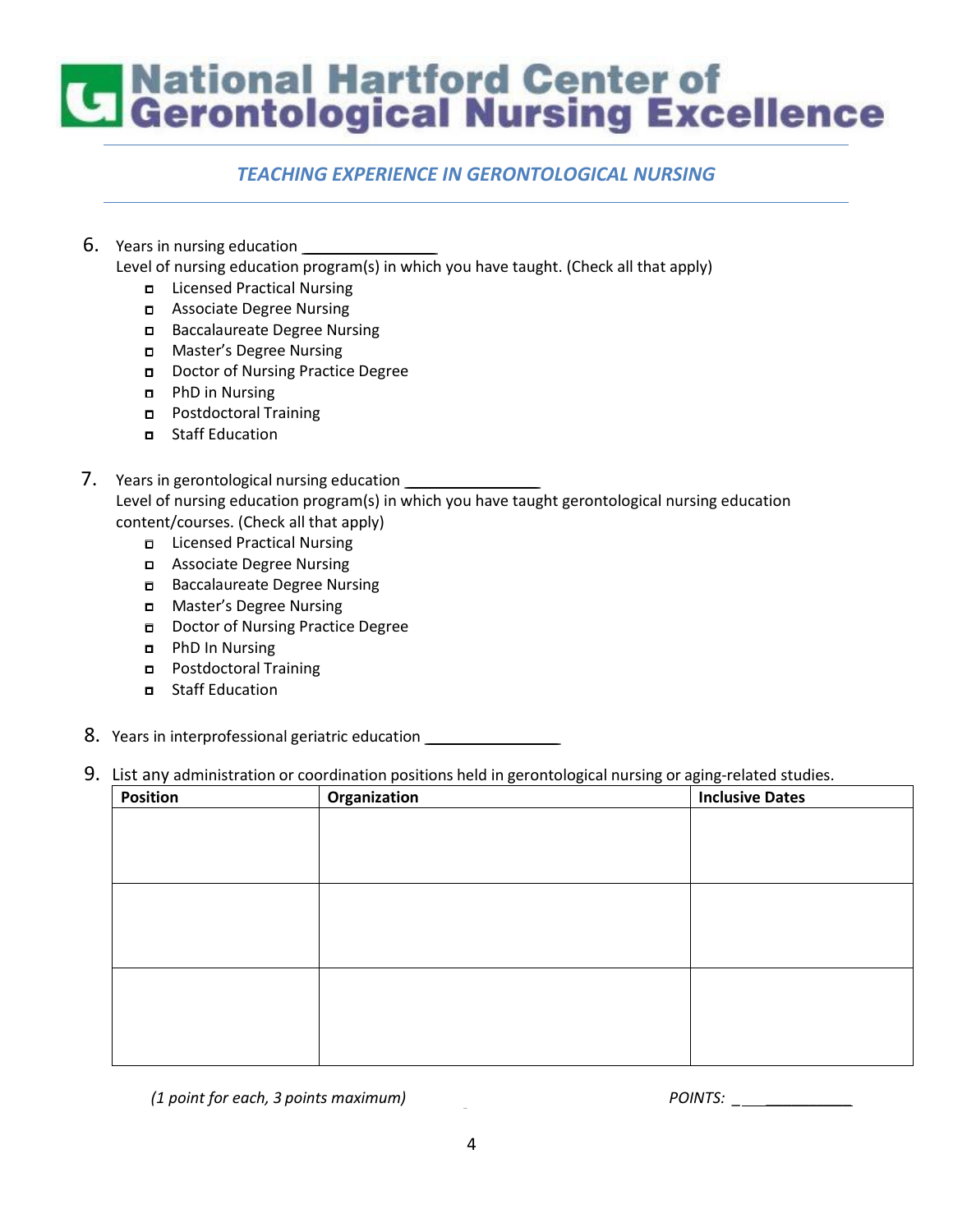10. List courses related to gerontological nursing or aging that you have taught in the past 5 years.

| <b>Course Title</b> | Course<br>Type * | <b>Student</b><br>Level | Interprofessional<br>(Y/N) | Organization | Month/Year |
|---------------------|------------------|-------------------------|----------------------------|--------------|------------|
|                     |                  |                         |                            |              |            |
|                     |                  |                         |                            |              |            |
|                     |                  |                         |                            |              |            |
|                     |                  |                         |                            |              |            |
|                     |                  |                         |                            |              |            |
|                     |                  |                         |                            |              |            |
|                     |                  |                         |                            |              |            |
|                     |                  |                         |                            |              |            |
|                     |                  |                         |                            |              |            |
|                     |                  |                         |                            |              |            |
|                     |                  |                         |                            |              |            |
|                     |                  |                         |                            |              |            |
|                     |                  |                         |                            |              |            |
|                     |                  |                         |                            |              |            |

\*Use the following abbreviations to indicate course type:

| Theory/didactic/lecture formal course:  |    |
|-----------------------------------------|----|
| Seminar course:                         | S  |
| Online theory or seminar course:        | Ω  |
| Clinical practicum:                     | СP |
| Laboratory/simulation course:           | 1S |
| Professional/staff development program: | P  |
| Community/patient education program:    |    |

*(1 point for each, 3 points Min requirement, 5points maximum) POINTS: \_ \_\_\_\_\_\_\_\_\_\_*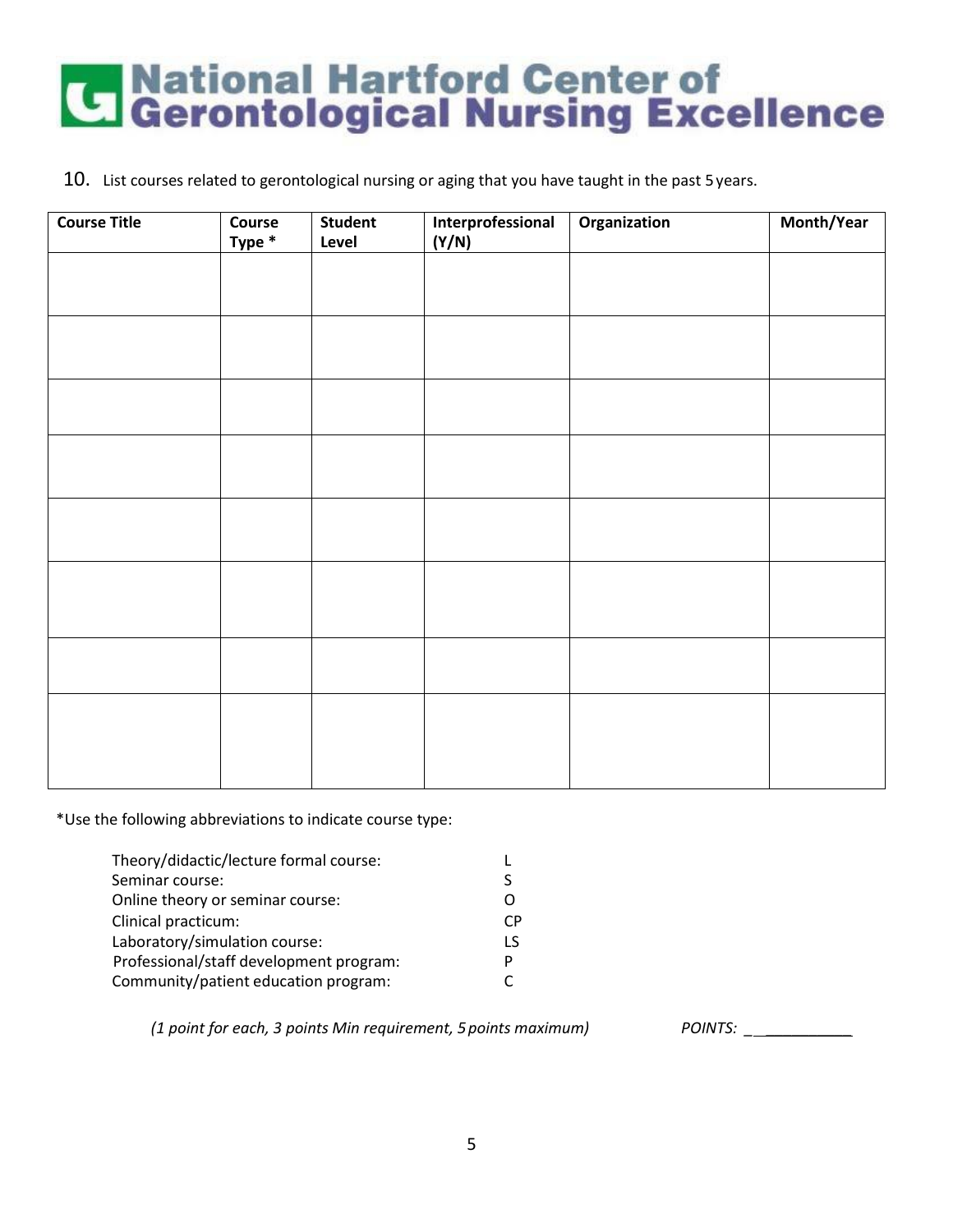11. List teaching or curriculum development in professional development program related to gerontological nursing or aging-related education during the past 5 years.

| <b>Title/Activity</b> | Role | <b>Inclusive Dates</b> |
|-----------------------|------|------------------------|
|                       |      |                        |
|                       |      |                        |
|                       |      |                        |
|                       |      |                        |
|                       |      |                        |
|                       |      |                        |
|                       |      |                        |
|                       |      |                        |
|                       |      |                        |
|                       |      |                        |
|                       |      |                        |
|                       |      |                        |
|                       |      |                        |
|                       |      |                        |
|                       |      |                        |

*(1 point for each, 5 points maximum)* 

| <b>POINTS:</b> |  |
|----------------|--|
|                |  |

12. Describe any significant aging or gerontological nursing teaching or curricular innovation that you have designed (e.g., new curriculum, development of case study, simulation experience, online module,etc).

| <b>Description</b> | <b>Academic Organization</b> | Month/Year |
|--------------------|------------------------------|------------|
|                    |                              |            |
|                    |                              |            |
|                    |                              |            |
|                    |                              |            |
|                    |                              |            |
|                    |                              |            |
|                    |                              |            |
|                    |                              |            |
|                    |                              |            |
|                    |                              |            |
|                    |                              |            |
|                    |                              |            |
|                    |                              |            |
|                    |                              |            |
|                    |                              |            |
|                    |                              |            |
|                    |                              |            |

(*1 point for each teaching or curriculum innovation, 4points maximum) POINTS: \_ \_\_\_\_\_\_\_\_\_\_*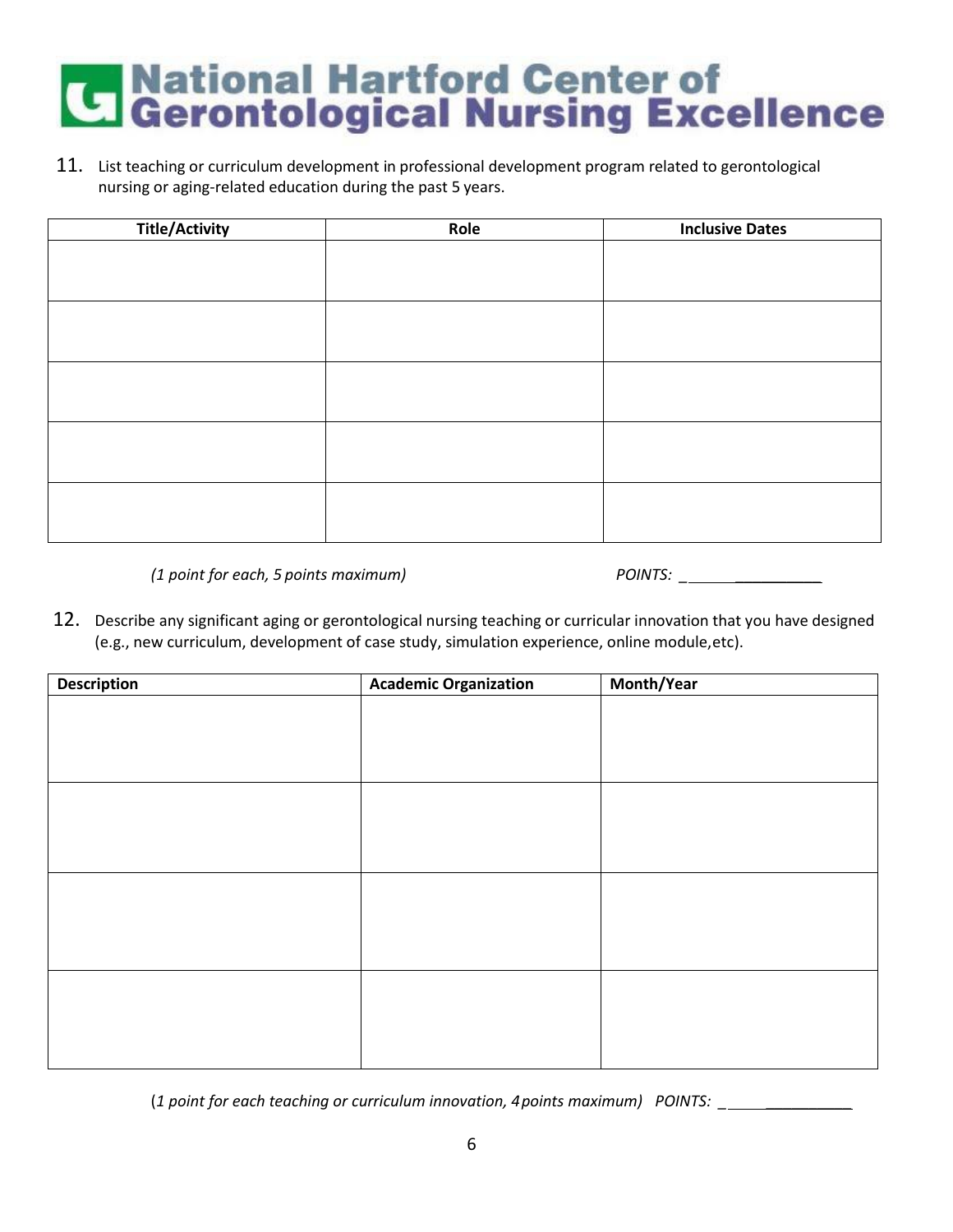#### 13. List any aging/gerontological nursing related teaching awards that you have received.

| Award | Organization | Month/Year |
|-------|--------------|------------|
|       |              |            |
|       |              |            |
|       |              |            |
|       |              |            |
|       |              |            |
|       |              |            |
|       |              |            |
|       |              |            |

(1 point for each award, 2 points maximum) **P** 

| POINTS: |
|---------|
|---------|

#### 14. List mentorship of faculty, students, or clinicians in gerontological nursing during the past 5 years.

| Name | Position | <b>Inclusive Dates</b> |
|------|----------|------------------------|
|      |          |                        |
|      |          |                        |
|      |          |                        |
|      |          |                        |
|      |          |                        |
|      |          |                        |
|      |          |                        |
|      |          |                        |
|      |          |                        |
|      |          |                        |
|      |          |                        |
|      |          |                        |
|      |          |                        |
|      |          |                        |
|      |          |                        |
|      |          |                        |
|      |          |                        |
|      |          |                        |
|      |          |                        |
|      |          |                        |

(*1 point for each individual, 5 points maximum) POINTS: \_ \_\_\_\_\_\_\_\_\_\_*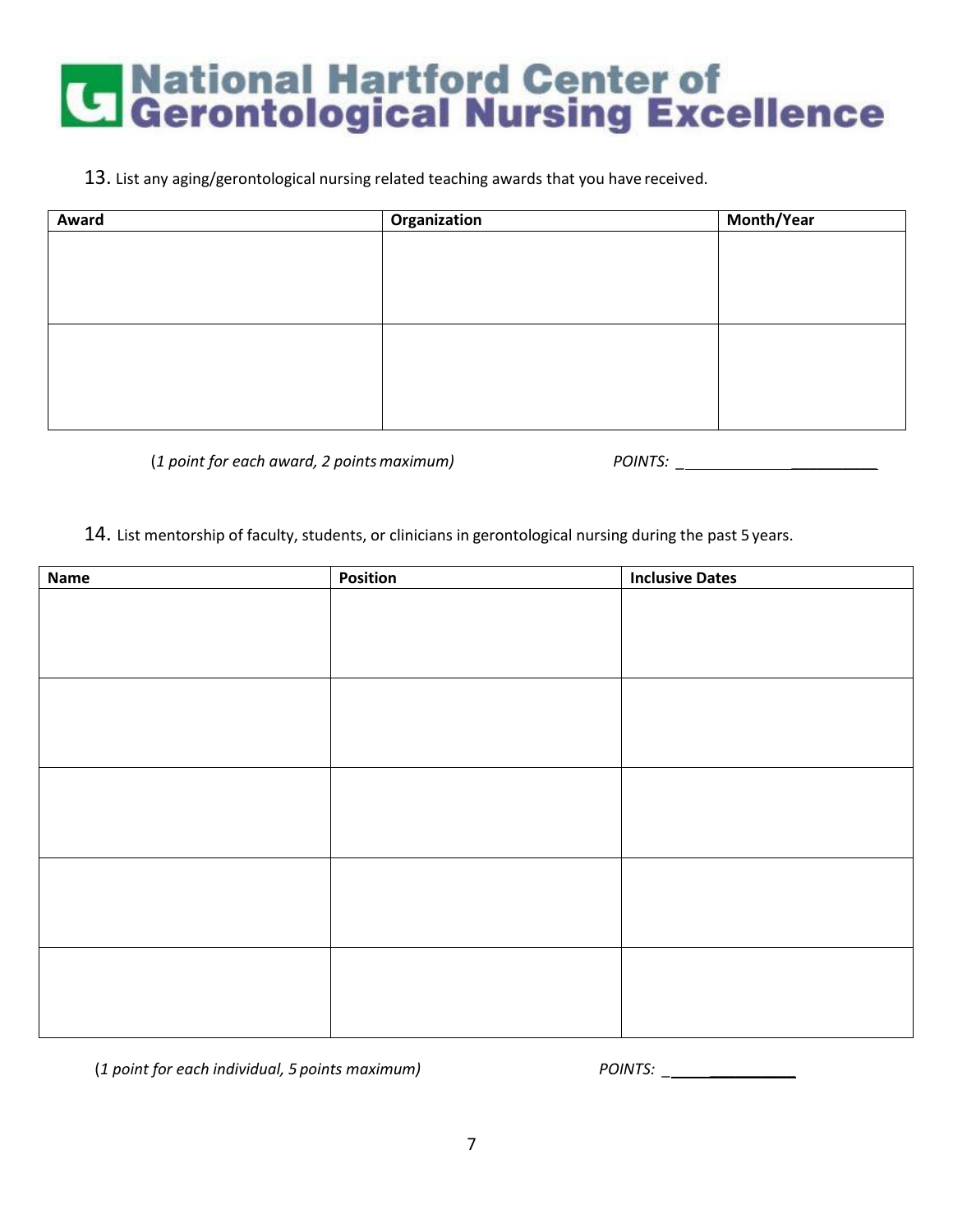#### *SCHOLARSHIP AND LEADERSHIP EXPERIENCE IN AGING/GERONTOLOGICAL NURSING*

15.List participation as a speaker or moderator in gerontological nursing/aging-related sessions at regional, national, or international meetings during the past 5 years.

| <b>Title</b> | Conference | Month/Year |
|--------------|------------|------------|
|              |            |            |
|              |            |            |
|              |            |            |
|              |            |            |
|              |            |            |
|              |            |            |
|              |            |            |
|              |            |            |
|              |            |            |
|              |            |            |
|              |            |            |

*(1 point for each presentation, 2 points maximum)* 

| <b>POINTS:</b> |  |
|----------------|--|
|                |  |

16.List grants related to aging research, education or clinical practice received.

| Title | <b>Grant Agency</b> | Month/Year | <b>Grant Amount</b> |
|-------|---------------------|------------|---------------------|
|       |                     |            |                     |
|       |                     |            |                     |
|       |                     |            |                     |
|       |                     |            |                     |
|       |                     |            |                     |
|       |                     |            |                     |
|       |                     |            |                     |
|       |                     |            |                     |
|       |                     |            |                     |
|       |                     |            |                     |
|       |                     |            |                     |

*(1 point for each presentation, 3 points maximum) POINTS: \_ \_\_\_\_\_\_\_\_\_\_*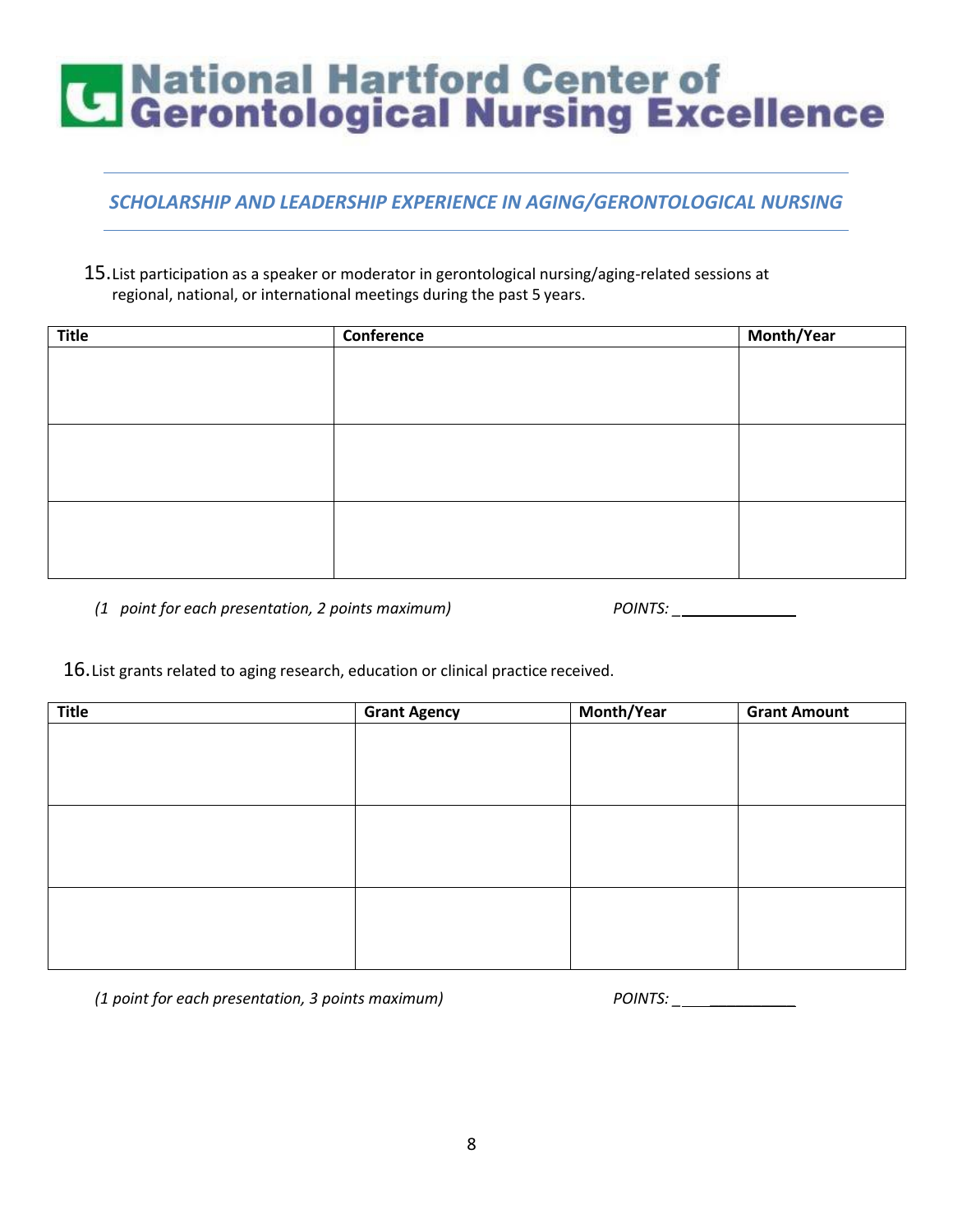17.List active participation in aging related quality initiatives.

| Initiative | Role | Month/Year |
|------------|------|------------|
|            |      |            |
|            |      |            |
|            |      |            |
|            |      |            |
|            |      |            |
|            |      |            |
|            |      |            |
|            |      |            |

*(1 point for each presentation, 2 points maximum) POINTS: \_ \_\_\_\_\_\_\_\_\_\_*

18. List authored or co-authored education, research, or clinical articles related to gerontological nursing or aging that you have published in a peer-reviewed journal.

| <b>Title</b> | First or<br>Co- Author (F/C) | Journal | Month/Year<br>Published |
|--------------|------------------------------|---------|-------------------------|
|              |                              |         |                         |
|              |                              |         |                         |
|              |                              |         |                         |
|              |                              |         |                         |
|              |                              |         |                         |

*(1 point for each presentation, 5 points maximum) POINTS: \_ \_\_\_\_\_\_\_\_\_\_*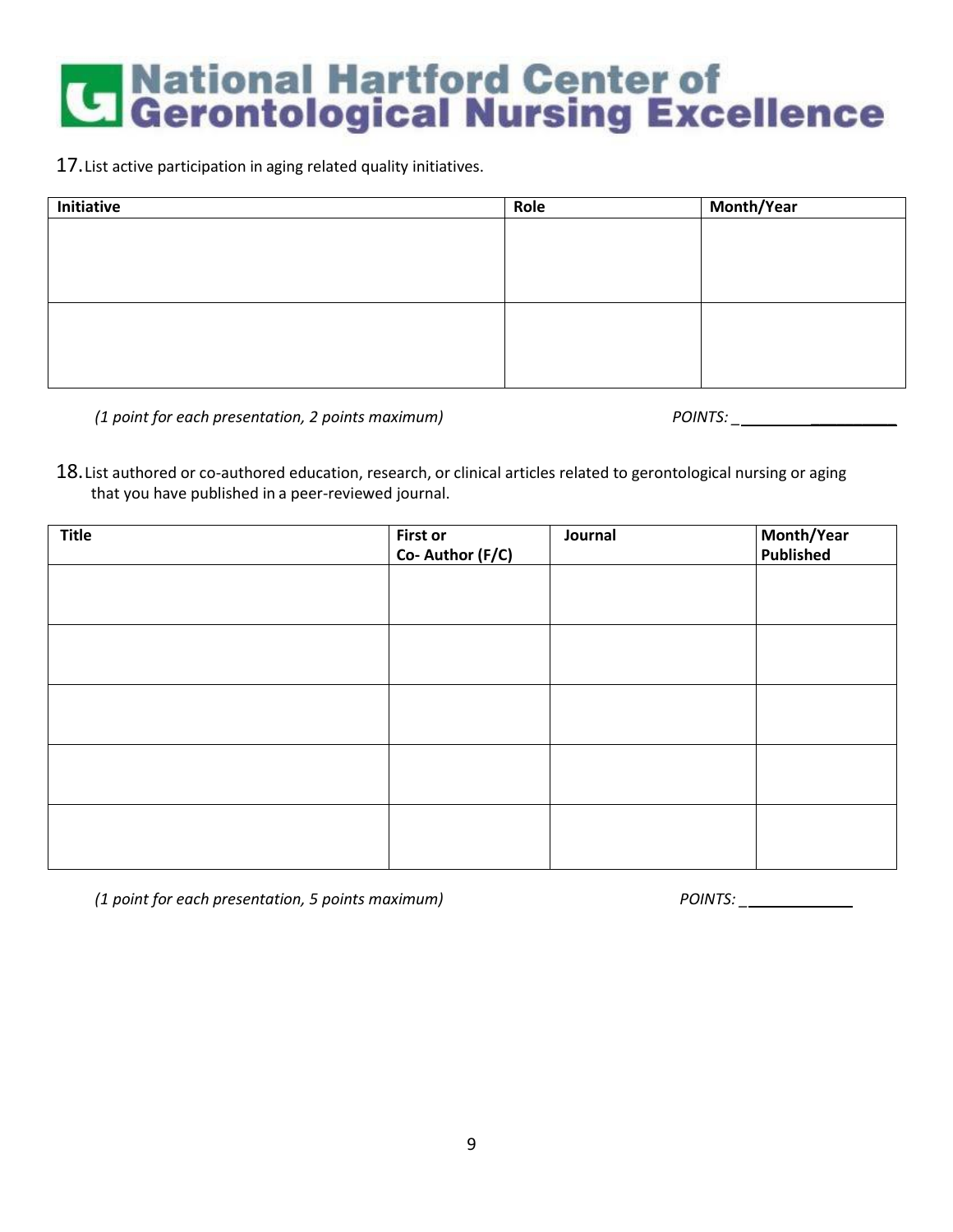#### 19.List authored or coauthored articles related to aging that you have published in a non-peer reviewed medical publication.

| <b>Title</b> | <b>First or</b><br>Co- Author (F/C) | Journal | Month/Year<br>Published |
|--------------|-------------------------------------|---------|-------------------------|
|              |                                     |         |                         |
|              |                                     |         |                         |
|              |                                     |         |                         |
|              |                                     |         |                         |

*(1 point for each article, 2 points maximum)* 

| <b>POINTS:</b> |  |
|----------------|--|
|                |  |

20.List other aging related publications that you authored (e.g., book chapters, pamphlets,etc.).

| <b>Title</b> | Source | Year |
|--------------|--------|------|
|              |        |      |
|              |        |      |
|              |        |      |
|              |        |      |
|              |        |      |
|              |        |      |

(1 point for each title, 2 points maximum)

| <b>POINTS:</b> |  |
|----------------|--|
|                |  |

21. List if you have served on an editorial board or completed manuscript review for any gerontological/geriatric publication, including print, online and patient education resources.

| <b>Publication</b> | Role | <b>Start/End Date</b> |
|--------------------|------|-----------------------|
|                    |      |                       |
|                    |      |                       |
|                    |      |                       |
|                    |      |                       |
|                    |      |                       |
|                    |      |                       |
|                    |      |                       |

(*1 point for each title, 3 points maximum) POINTS: \_*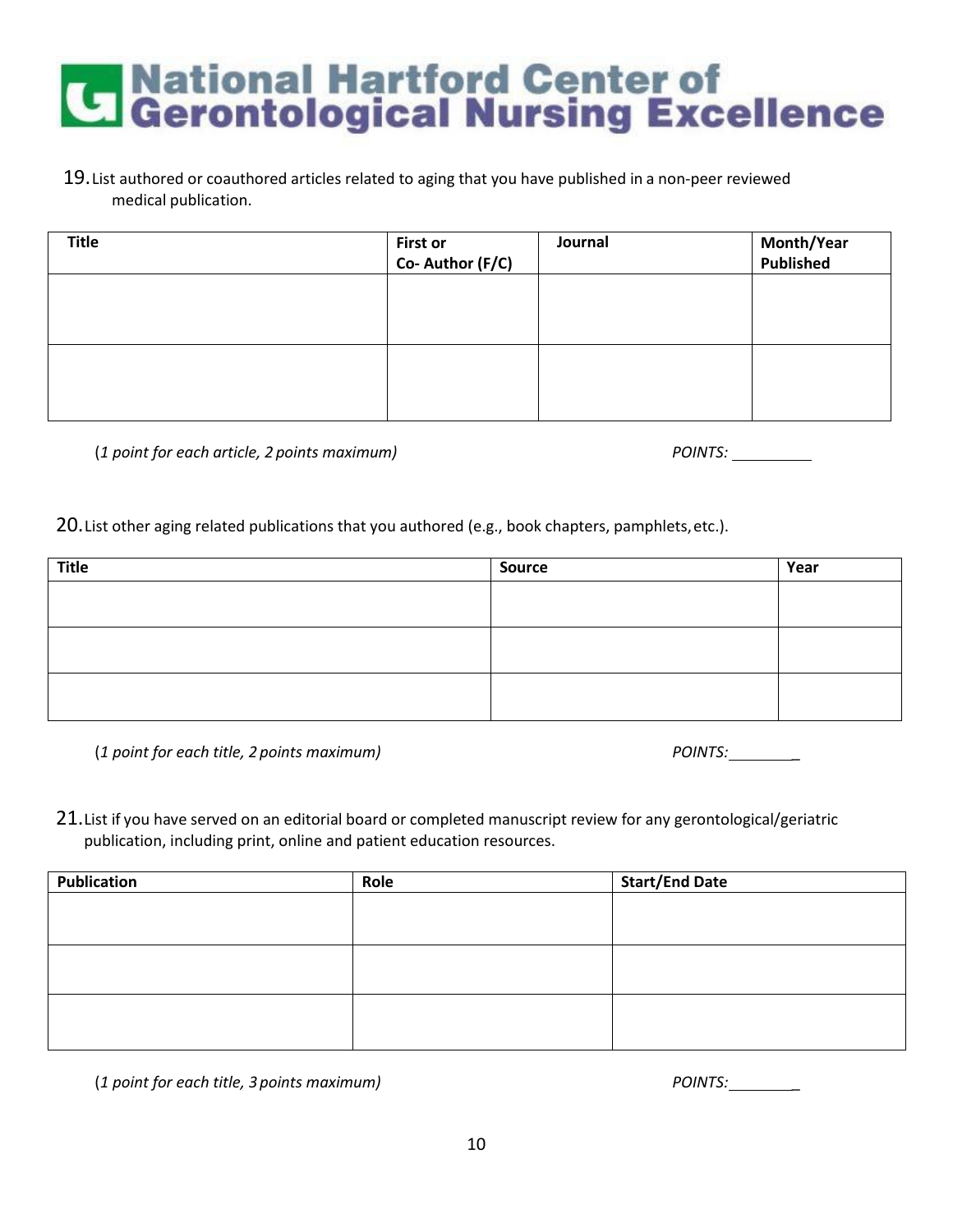22.List if you have served as a chair, officer, or committee member that serves older adults such as GAPNA, NGNA, GSA, AGS, or related organization.

| <b>Position</b> | <b>Organization</b> | Month/Year |
|-----------------|---------------------|------------|
|                 |                     |            |
|                 |                     |            |
|                 |                     |            |
|                 |                     |            |
|                 |                     |            |
|                 |                     |            |
|                 |                     |            |
|                 |                     |            |
|                 |                     |            |

(1 point for each title, 3 points maximum)

| <b>POINTS:</b> |  |
|----------------|--|
|----------------|--|

23.List any other professional service positions held in gerontological nursing (e.g., consultant, leadership role in local/organizational, regional, national, or international committee, workgroup, etc.).

| <b>Position</b> | Organization | <b>Inclusive Dates</b> |
|-----------------|--------------|------------------------|
|                 |              |                        |
|                 |              |                        |
|                 |              |                        |
|                 |              |                        |
|                 |              |                        |
|                 |              |                        |
|                 |              |                        |
|                 |              |                        |
|                 |              |                        |

(*1 point for each title, 2 points maximum) POINTS: \_*

24.List if you have served as a chair, officer, or committee member in an education-related organization such as AGHE, NLN, etc.

| <b>Position</b> | Organization | Month/Year |
|-----------------|--------------|------------|
|                 |              |            |
|                 |              |            |
|                 |              |            |
|                 |              |            |
|                 |              |            |
|                 |              |            |
|                 |              |            |
|                 |              |            |
|                 |              |            |

(*1 point for each title, 2 points maximum) POINTS: \_\_\_\_*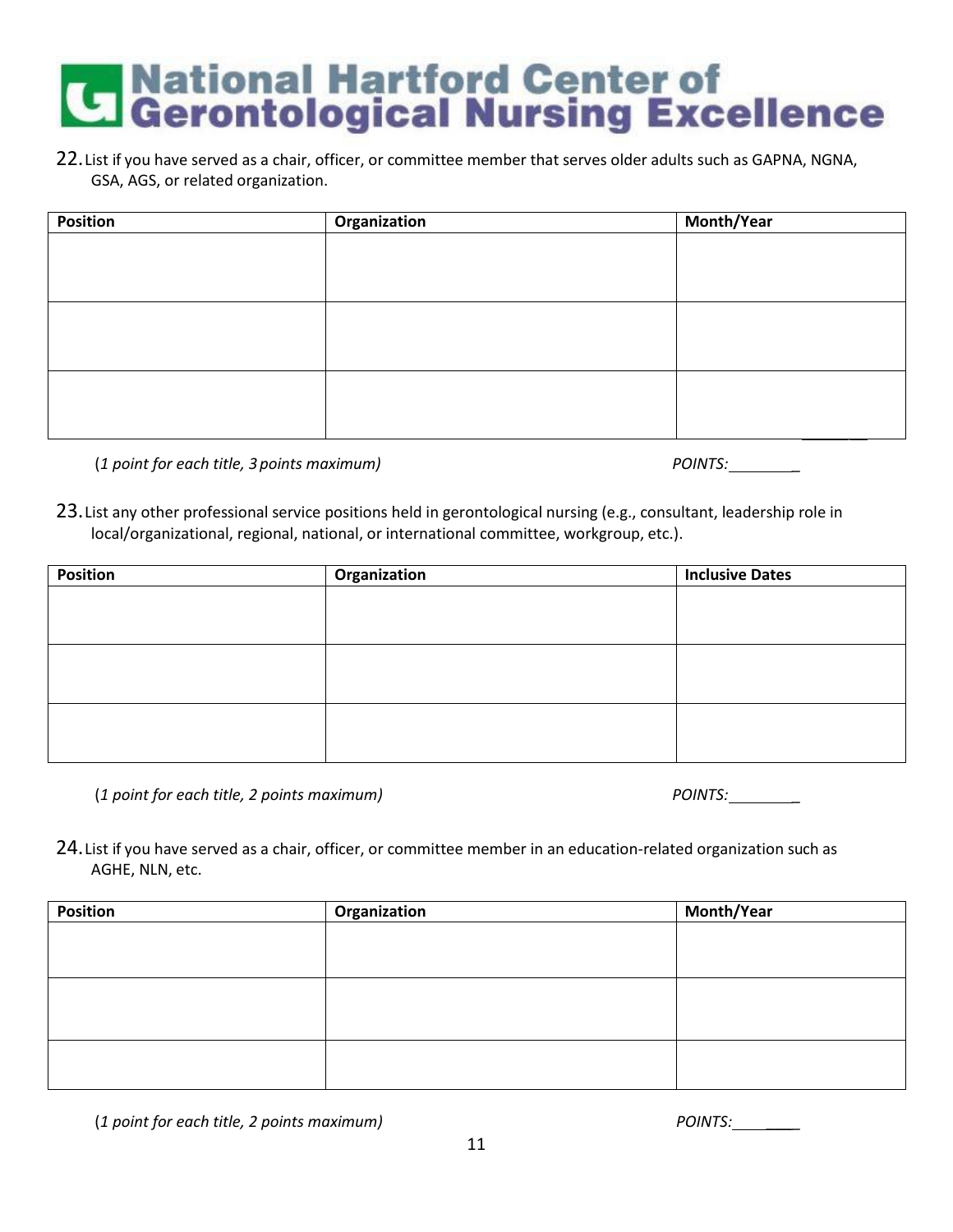## **Confidence Institute Contenting Confidence**<br>Confidential Controller Controllers Controllers Controllers Controllers Controllers Controllers Controllers Co<br>Controllers Controllers Controllers Controllers Controllers Contro

25.List any volunteer patient education or clinical activities related to care of older adults in past 5years.

| <b>Activity</b> | Location | # of Hours | Month/Year |
|-----------------|----------|------------|------------|
|                 |          |            |            |
|                 |          |            |            |
|                 |          |            |            |
|                 |          |            |            |
|                 |          |            |            |
|                 |          |            |            |
|                 |          |            |            |

(*1 point for every 12 hours spent volunteering, 2 pointsmaximum) POINTS: \_\_*

26.Describe if you have performed any public relations activity that explains gerontological nursing or aging to the public such as lectures to civic groups, public service announcements, interviews, radio or TV or digital media such as podcasts and appearances in past 5 years.

| <b>Activity</b> | <b>Group/Location</b> | # of Hours | Month/Year |
|-----------------|-----------------------|------------|------------|
|                 |                       |            |            |
|                 |                       |            |            |
|                 |                       |            |            |
|                 |                       |            |            |

(*1 point for each activity, 2 points maximum) POINTS:*

27. List if you have served on a community or health care organizational board related to aging or gerontological nursing.

| <b>Organization</b> | Role | City/State | <b>Inclusive Dates</b> |
|---------------------|------|------------|------------------------|
|                     |      |            |                        |
|                     |      |            |                        |
|                     |      |            |                        |
|                     |      |            |                        |
|                     |      |            |                        |
|                     |      |            |                        |
|                     |      |            |                        |
|                     |      |            |                        |

(*1 point for each activity, 2 points maximum) POINTS:*